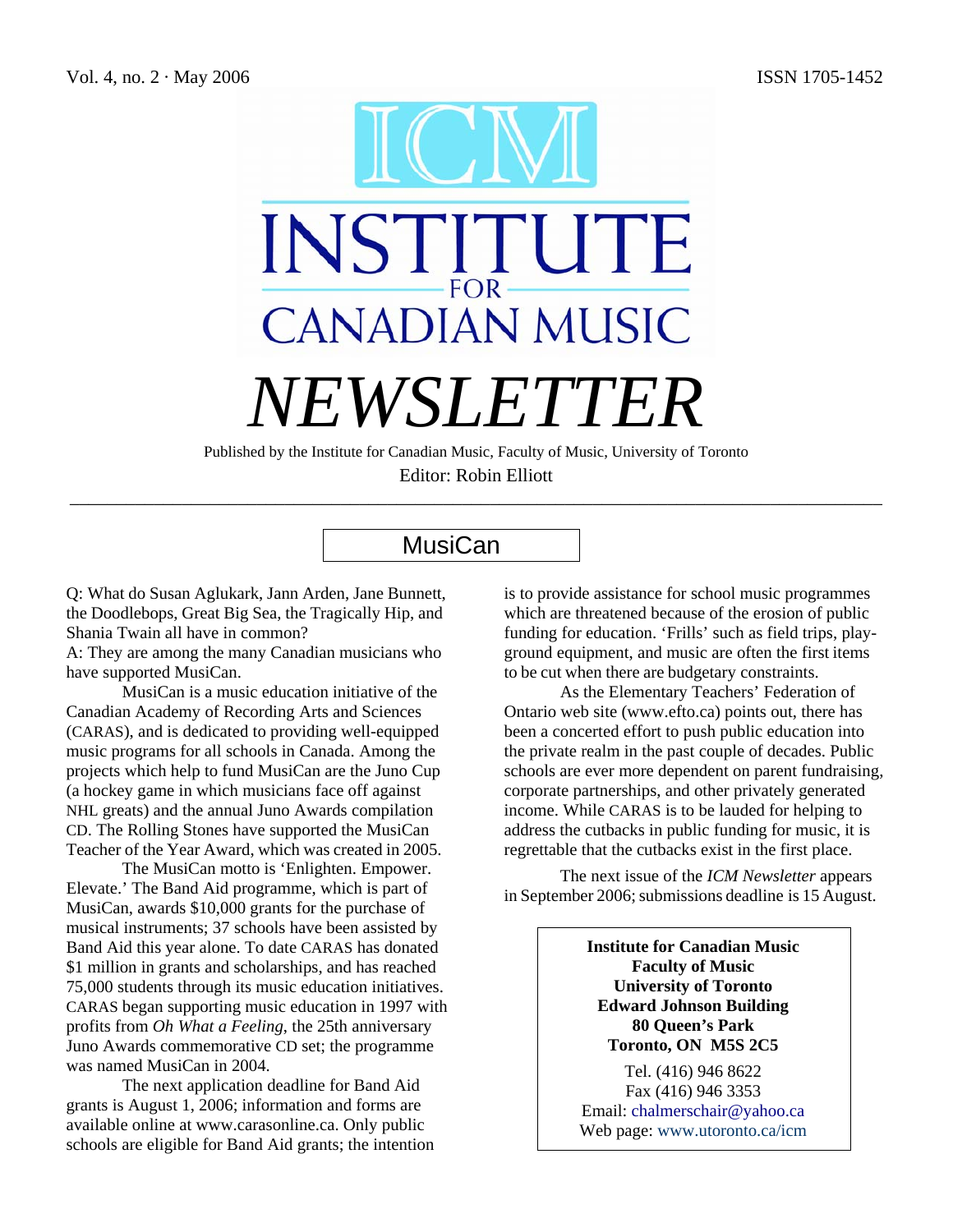# Learning about North American Native Music: A Case Study

by Gordon E. Smith

This text is experiential and collaborative.<sup>[1](#page-1-0)</sup> What I share here are aspects of teaching and learning about North American Native<sup>[2](#page-1-1)</sup> music in a course I taught at Queen's University in the winter of 2005. This is the story of that course in my voice and, as much as possible, in the voices of the 20 students in the class, and the voices of a women's drum group from the Four Directions Aboriginal Student Centre at Queen's, who shared experiences with us on two occasions and interacted with individual students from the course throughout the term. The following is also about exploring Otherness through music, a fundamental point of departure for the discipline of ethnomusicology, defined variously, but perhaps most pervasively as 'the study of music in culture.'[3](#page-1-2) As a discipline, ethnomusicology emerged alongside anthropology in the 20th century, and is rooted in the ethnographic processes of participant observation, and more recently, postmodern ideas of reciprocity and reflexivity in fieldwork and modes of representation. Indeed, North American Native music research played an important role in the emergence of ethnomusicology through the 20th century.

This discussion is in three parts. The first deals with the context of the course, including the aspects of the organization, and some of the issues I anticipated as the course instructor. In the second part, we consider critical implications of a series of class discussions, and the third focuses on a video documentary made by one of the students in the class. Throughout, we consider frameworks and strategies for approaching three

 $\overline{a}$ 

critical areas in studying Native music: **Definitions**, **History**, and **Representation**. Class discussions intersected with these frameworks, and included topics that flowed from ideas surrounding *Boundaries*, *Relationships*, and *Real.* These frameworks and class discussion topics are represented graphically in Figure 1 (p. 3); they are situated in triangular formation around a circle, a fundamental concept in Native thought.

Considering Native history and culture as difference and related ethnographic biases, comments from recent writers from different disciplines and perspectives helped to extend out discussions. We include two examples here. First, Edward Bruner reminds us that the stories of Native peoples, including past glories, disorganization, assimilation, oppression, resistance, and resurgence, dominate anthropological literature and ethnographic discourse. 'Our anthropological stories about Indians are representations, not to be confused with concrete existence or real facts. In other words, life experience is richer than discourse.'[4](#page-1-3) And literary critic bell hooks says that despite the contemporary focus on multiculturalism in education, not nearly enough is being done to make the learning experience inclusive. Pointing out that most of us were taught in classrooms where teaching styles reflected the notion of a single norm of thought and experience, which we were encouraged to believe was universal, she comments that 'If the effort to respect and honor the social reality and experiences of groups in this society who are nonwhite is to be reflected in the pedagogical process, then as teachers – on all levels, from elementary to university settings – we must acknowledge that our styles of teaching may need to change.'[5](#page-1-4) The learning experiences we are discussing here stand out in a transformative way for me in that, in my role as the course instructor, I attempted to bring alternative teaching and learning strategies to the classroom – strategies that I believed mapped onto essential notions of Native thought: for example, interactive teaching – involving the students in discussions and decision-making about the directions of the course; and talking about relatedness in terms of 'deep listening,' meaning learning to listen and respect what is said by others, as well as learning to listen to ourselves. In this process we sought to listen to music – and to view music – from new, alternative perspectives.

 $\overline{a}$ 

<span id="page-1-0"></span> $<sup>1</sup>$  This text is based on a paper I presented at the Inter 2005</sup> conference on International Undergraduate Education at the Queen's University International Study Centre, Herstmonceux Castle, East Sussex, England, July 2005. I am grateful to the students in the course for their suggestions and contributions to this paper: Nicole Armstrong, Ali Bachert, Neil Bailey, Haley Batchilder, Angela Beam, Richard Bell, Melissa Blom, Mary Caldwell, Soraiya Campbell, Moira Demorest, Hilary Evans, Nicole Kelly, Ariel Lin, Helen Patterson, Javiera Quintana, Erika Reuter, Lindsey Sneyd, Angie Tang, Kelly-Anne Vander Meer, and Lauren Wood. Sincere thanks also to Heather Sparling, who provided helpful suggestions about learning and collaborative strategies in the classroom.<br><sup>2</sup> We use 'Native' here to refer to the Aboriginal peoples of North

<span id="page-1-1"></span>America. In Canada, the term Aboriginal includes First Nations, Inuit, and Métis people. In the U.S., 'Indigenous' or 'Native American' appear to be preferred over 'Aboriginal.' Embedded in these terms are emergent issues of perspective deriving from aspects of identity, including history, race, politics, culture, societal factors, and community, group, and individual experience. <sup>3</sup> See Alan Merriam, 'Discussions and definitions of the field,'

<span id="page-1-4"></span><span id="page-1-3"></span><span id="page-1-2"></span>*Ethnomusicology* 4 (1960): 109. Of the many definitions of the field of ethnomusicology, Merriam's is the most pervasive, and is still used today in discussions of the discipline.

<sup>4</sup> Edward Bruner, 'Ethnography as narrative' in *The Anthropology of Experience*, eds. Victor W. Turner and Edward M. Bruner (Urbana: University of Illinois Press, 1986): 143

<sup>5</sup> bell hooks, *Teaching to Transgress: Education as the Practice of Freedom* (New York: Routledge, 1994): 35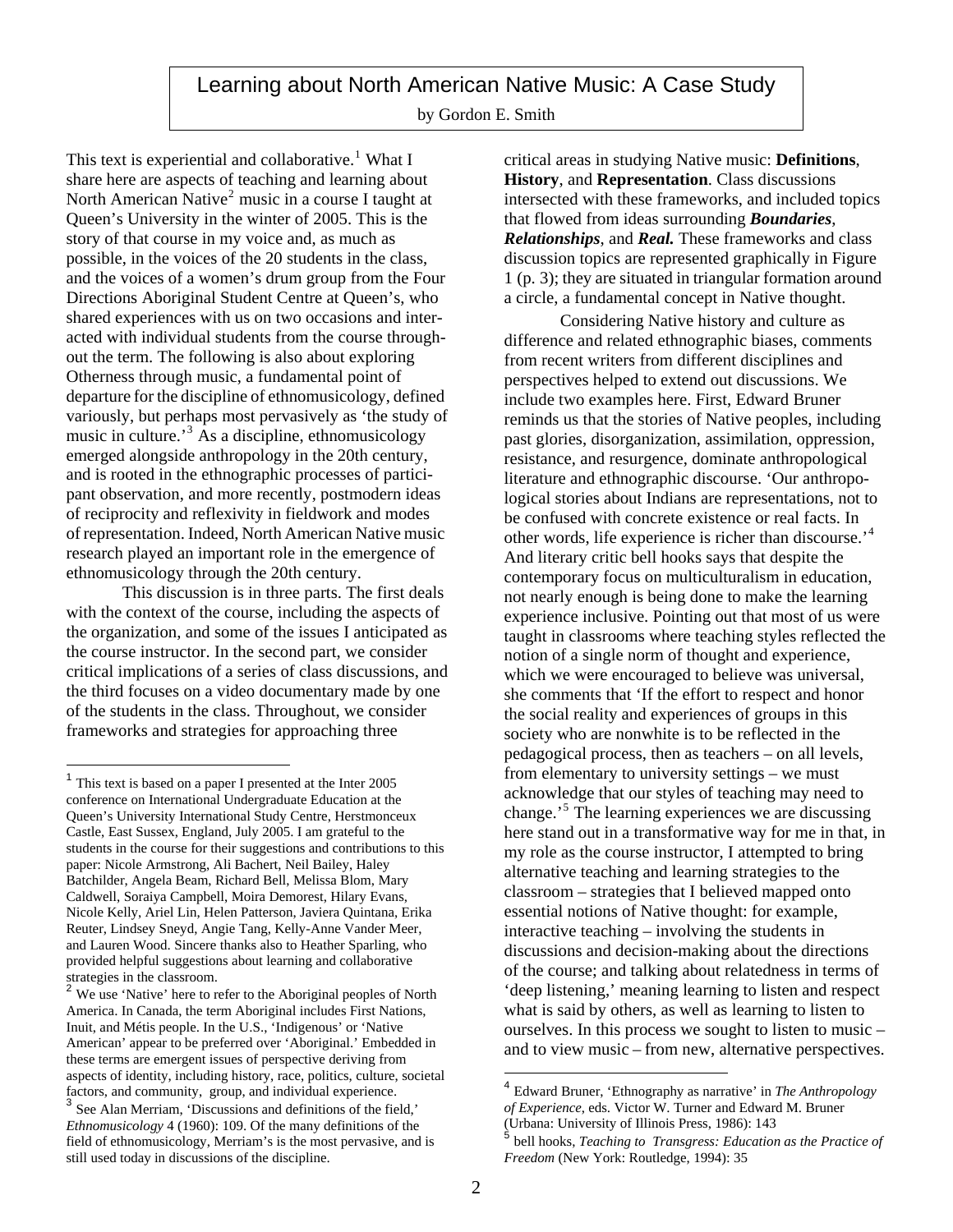

#### *Context*

As a group, myself and the students, enabled by reading and listening to different voices, including those of Native visitors to the class, came to understand that music has multiple meanings in Native contexts, and that it is not an isolatable sound phenomenon that can be separated from contextual forces. We learned that Native music is socially based, and is intimately connected to fundamental concepts of Native knowledge, such as relatedness. This idea is embedded in the expression 'All my Relations,' meaning the extended relationship we share will all human beings, the natural world (animals, birds, fish, plants) and to all animate and inanimate forms that can be seen or imagined. And as Thomas King has pointed out, 'all my relations' is an encouragement for us to accept the responsibilities we have within this universal family by living our lives in a harmonious and moral manner.'[6](#page-2-0) This notion is captured powerfully in many texts by both Native and non-Native writers, and to illustrate, we cite an excerpt from Robin Ridington's book, *Trail to Heaven*:

<span id="page-2-0"></span> <sup>6</sup> Thomas King, 'Introduction' in *All My Relations: An Anthology of Contemporary Canadian Native Fiction*, ed. Thomas King (Toronto: McClelland and Stewart, 1990): ix

The Dreamers speak of the Trail to Heaven as a song. They say a good person can grab hold of its turns with his or her mind. The good person is light and sensitive to messages coming from distant places. They give themselves to the person who gives to others. The Dreamers say if people are always together with one another, if they sing and dance together often, they will remain in perfect communication with the animals. The Dunne-za of old recognized Maketenunatane as a Dreamer because he told them how to create a perfect surround. When each person knew his or her place in relation to every other, they were able to walk up to the moose and kill it with an axe.<sup>[7](#page-2-0)</sup>

Keeping in mind the power of story telling as a means of understanding Native life ways, as well as the power of first impressions and learned ideas about otherness, in the first class I asked the students – 20 of them (18 women, 2 men) – to write down two or three words in response to the question 'What comes to mind when you think of First Nations Music?' We collected these and collated them. Figure 2 is a collated list in a kind of prioritized order (not exact).

<sup>7</sup> Robin Ridington, *Trail to Heaven: Knowledge and Narrative in a Northern Native Community* (Vancouver: Douglas & McIntyre, 1988): 279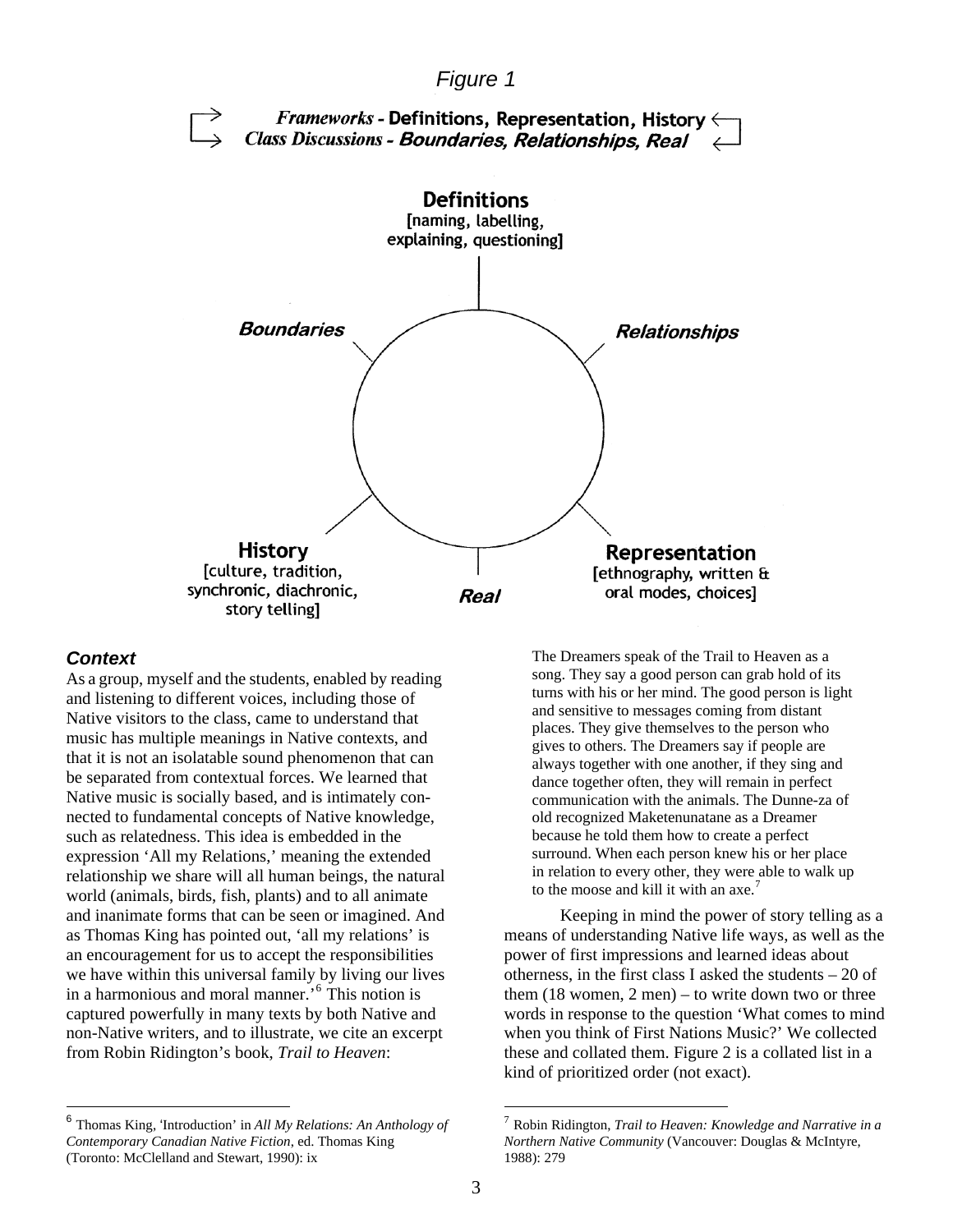# *Figure 2*



As the course progressed, at times we revisited this list and attempted to problematize, and even group some of these terms. Our initial discussion centered on issues of definitions, naming, labelling, and stereotyping. We wondered why, for example, so many of us think of Native music as traditional, historical, or old, and in musical terms, consider it to be rhythmic chant in high pitched falsetto with vocables, accompanied by drums, and used in dancing rituals such as powwows, when in fact, the musical worlds of Native peoples are incredibly emergent and varied. Some of us were drawn to wondering what possible ways music could link to 'fire,' wind,' 'heart beat,' or 'story telling.' And one student commented that it was interesting, especially as there were mostly women in the class, that 'men' made it onto the list, but not 'women.' To shift our thinking beyond words and ideas, we listened to and watched video excerpts of perhaps the most pervasive, stereotypical musical genres in Native music, the War Dance – also known by other names (Grass Dance, Powwow Dance).

As the course instructor, I felt obliged to ensure that we 'covered' enough material. I felt a responsibility to the students and believed that I would have succeeded if the students went away with a basic understanding about North American Native music and concepts. As individuals trained in the Western art music tradition, that privileges certain kinds of musical concepts (for

example, melody or pitched parts and musical notation over rhythm-oriented music, orally transmitted or improvised music), and the music of Beethoven and Stravinsky over music by non-Western musicians, how could we find ways to unlock 'other' approaches to knowing about music. In my mind, I could hear the voices of Native consultants saying that concepts such as knowledge are relational, experiential, and spiritual in Native contexts. 'You don't learn from books – you learn from living,' in the words of one. Or, 'you don't compose music, it composes itself,' in the words of another. As an instructor, how can one balance these kinds of contrasts? On what levels and from what perspectives should one approach these issues? Or, do these kinds of questions really matter, if we are exploring music as an experiential and relational phenomenon?

I envisioned the classes, at least at the beginning of course, as consisting of a combination of discussions about what I called 'information' (i.e., the history of ethnomusicology, and connections with that history and the emergence of Native music studies; approaches and strategies in historical studies of Native music; the contributions of individuals), and discussions of a particular theme (i.e., discrimination; authenticity; roles that music plays). That way, I told myself, the students will get both – information and ideas, a learning model embedded in my experience as a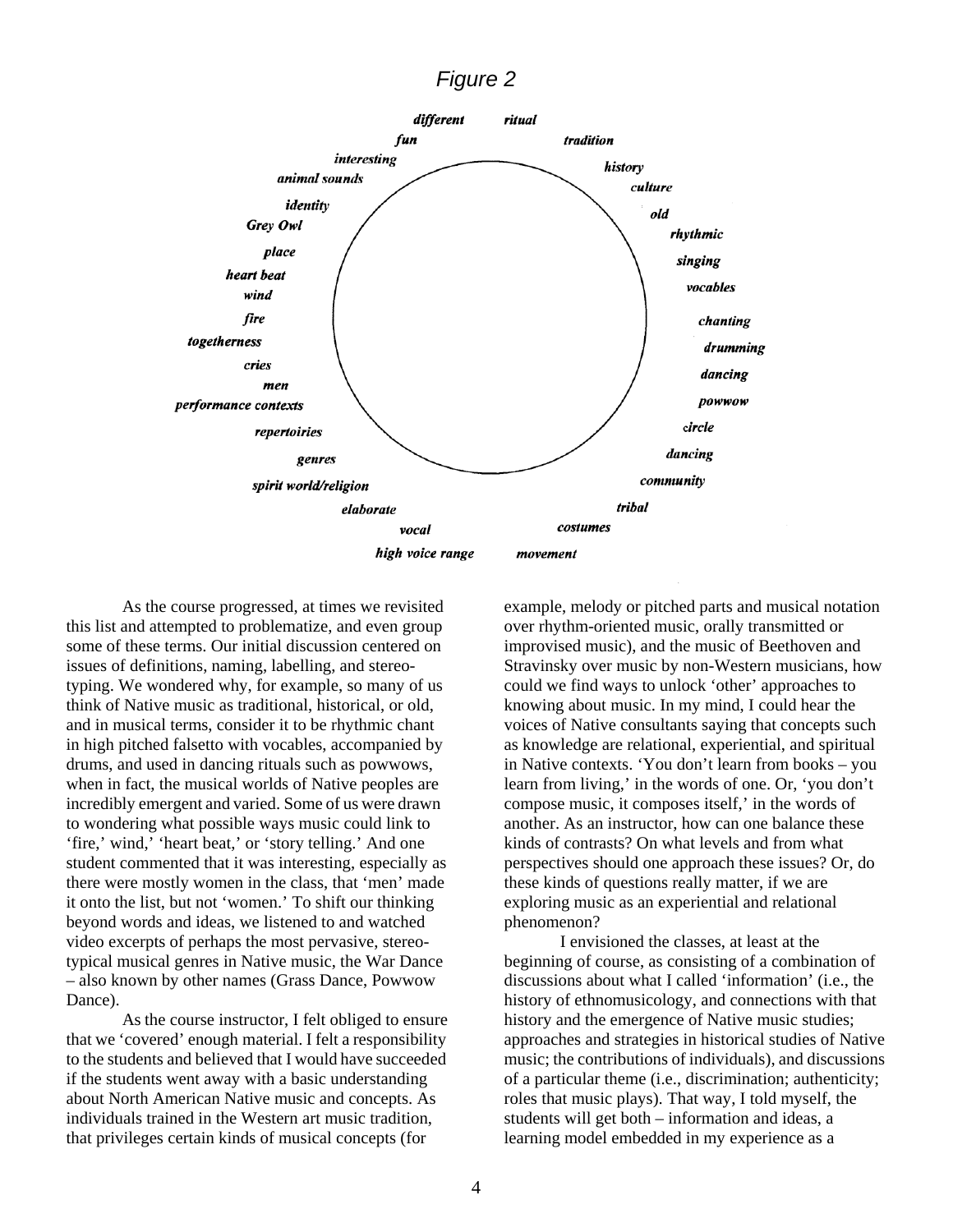university instructor. I quickly discovered that the students were passionately interested in the ideas part of this pedagogical equation, a realization that was exciting, but that took the class in directions I had not anticipated. And significantly, my role shifted from 'instructor' to learner, along with the others in the class.

### *Discussions*

To illustrate further, we turn now to a summary of three class discussions, which took place at the beginning of the course. Each of these discussions was led by a small group of students, and was based on readings from, among other sources, *Visions of Sound*, a book on Native musical instruments.<sup>[8](#page-4-0)</sup> The conflation of these discussions is due to space constraints, but also shows how the three discussion topics are interconnected and invoke notions of the three themes identified earlier in Figure 1: definitions, history, and representation. The topics of the chapters – **boundaries, relationships**, and what the authors of the text refer to as **'real,'** served as points of entry for thinking about ways of approaching music as process (context) as well as product (sound). To emphasize the circular shape of these discussions, and how these kinds of concepts tend to map onto each other, I have made the discussion topics part of the circle in Figure 1, combining them with the frameworks introduced earlier: **definitions**, **history**, and **representation.** After each of the topics, I have added several keywords that surfaced through the course of the discussion; these ideas functioned as extensions of the discussions and prompted us to search for understanding in multiple directions. For example, at times we found ourselves in a kind of disciplinary modelling process, as we considered concepts and ideas in Native music in relation to the field of study of ethnomusicology.

To facilitate discussion, I asked the students to write down three ideas that struck them about each reading, and pass them in to me at the beginning of the class. In addition, I attempted to emphasize the importance of every student's voice being heard, and to create a climate in the classroom where every comment was treated with respect. An ideal situation, to be sure, but I think the effort paid off, as some students who were reluctant to speak in discussions at the beginning of the course, gradually entered the discussions, with the result that it was not unusual to have the discussion leaders acting as moderators, keeping track of whose turn it was to speak. Without overstating it, or sounding self congratulatory, the class discussions worked

 $\overline{a}$ 

amazingly well, often extending past the regular class time, and continuing in hallways and, on several occasions, on the street. Using the students' words, below we have summarized questions, comments, and issues that arose in these discussions.

### *Discussion 1 – 'Cultural Knowledge: Searching at the Boundaries'*

Aware of the open-endedness of most of the topics, the students leading the first two discussions opted for question-based frameworks, which inevitably led to questions upon questions.

1) Why might it be important to first analyze our own perspectives before approaching a new subject? How does our ancestry shape our thinking? From what position are we speaking, writing and reading?

2) What is a boundary? Is there a space between Native and non-Native identities? Does our decision to analyze Native communities augment this space or bridge it?

3) What does it mean to know? What is knowledge?

4) Is there a fundamental difference in the way we (Western peoples and First Nations peoples) view the world, and our lives?

### *Discussion 2 – 'Relationship, Complementarity, and Twinness'*

1) How do you relate to the world around you? Can you create a visual representation of your world view? What, or who, is the focus of your image?

2) How are Native and non-Native world views and identities manifested in music and the process of music making?

- Note the pre-eminence and sameness of 'great' composers in the Western music tradition, and the multiple ways music figures in and out of Native traditions.
- Note the processes of musical creation in Native culture, as well as the functions of music, the sharing of knowledge, and the responsibility of the instrument maker/performer to the instrument and to the music being performed. This relates to the idea of responsibility.

### *Discussion 3 – 'Real'*

The students leading this discussion used a different, less interrogative approach, and identified specific areas in the reading that they found to be especially powerful with respect to notions of authenticity, stereotyping, and identity patterning.

This is an important topic that plays into our fundamental, often entrenched views, of the Other.

<span id="page-4-0"></span><sup>8</sup> Beverley Diamond, M. Sam Cronk, and Franziska von Rosen, *Visions of Sound: Musical Instruments of First Nations Communities in Northeastern America* (Waterloo, ON: Wilfrid Laurier University Press, 1994); readings were also taken from the work of scholars such as David McAllester, Nicole Beaudry, Bruno Nettl, and Judith Vander.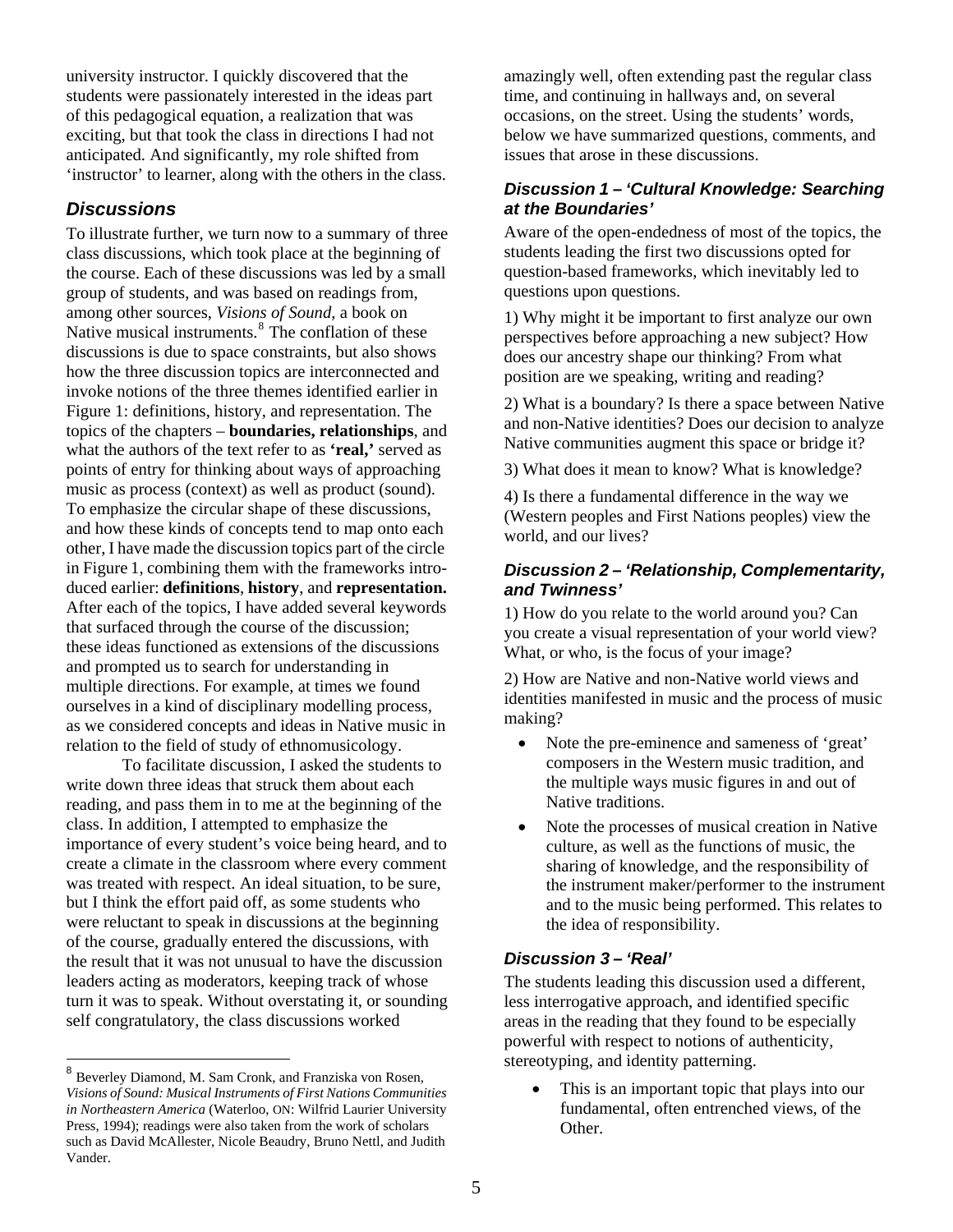- It can invoke deep-rooted historical stereotypes that are racist and discriminatory. It can also invoke the idea of history as a linear construct.
- What is real and/or authentic is a frequentlyasked question in the field of ethnomusicology, and one that is often asked by students, both in and out of the classroom. What is 'real' Native music? What are its characteristics? Does it have a 'style'? How can we analyze it, explain about it to others, and fundamentally, understand its meanings ourselves? Are these 'real' questions?

Why did the discussions work? Why did the students respond positively, consistently, and enthusiastically? Truthfully, we are not sure, and this is a point we reflected upon as part of the preparation for this paper. The individuals in the class? The subject matter? Other things? We would like to think that the synergies that were generated in these discussions derived from a combination of elements, as well as a desire on the part of each one of us to understand the music of another culture through careful reflection and respect.

#### *Women's Drum Group Video Documentary* [9](#page-5-0)

We continue reflecting on these questions within the context of a video documentary made by a student in the course, Neil Bailey. Neil is a film student major with a strong interest in music and, along with other students in the course from disciplinary areas other than music, he brought engaging, multiple perspectives to the course discussions. The video is a seven-minute documentary version cut from over one hour of filming in the final class of the course, during which a women's drum group from the Four Directions Aboriginal Student Centre at Queen's shared their experiences and performed. Some of these women drum regularly as part of 'Voices of our Grandmothers,' a drum group of six women that is based at the First Directions Aboriginal Student Centre. The five women who visited the class on the evening the video was shot were Pat Crawford, Alison Farrant (group facilitator), Barbara Hooper ('Nokomis,' grandmother at the Four Directions Aboriginal Student Centre), Kelly Maracle, and Georgina Riel (Manager of the Four Directions Aboriginal Centre); the group also included Georgina's young son, Miles Riel Walker. Mitch Shewell, a drum maker and coordinator of the Native Friendship Centre in Kingston, Ontario, also attended the class.

For the sake of discussion, Neil and I sectioned the video into five segments, and we have represented

 $\overline{a}$ 

those segments below, along with comments and ideas. Neil says that, as the filmmaker in this documentary, his choices were informed by his experience in the course: he was looking to represent in the documentary ideas and themes we had been discussing in the course, and we are sharing with you in this paper.

1. Preparation – smudging the drums – 'Little Deer' song excerpt.

- Alison (drum group facilitator) speaking (see Figure 3).
- Instructor; students; drum group (5 women and Miles, the son of Georgina); Mitch (the partner of Allison, the facilitator of the drum group).





2. 'Strong woman' – 'Togetherness' – prison song for women (see Figure 4).

- Images; 'All My Relations'; Miles (Georgina's son); family; generations.
- How music can express 'All My Relations.'
- Juxtaposition of drums and picture of the trumpets on the wall of the classroom in the background.
- Juxtaposition of the board in the background with music staff lines, and the music being sung (written and oral traditions).

*Figure 4*



<span id="page-5-0"></span><sup>&</sup>lt;sup>9</sup> This short video is available in the library at the Four Directions Aboriginal Student Centre, 146 Barrie Street, Queen's University, Kingston, Ontario, K7L 3N6.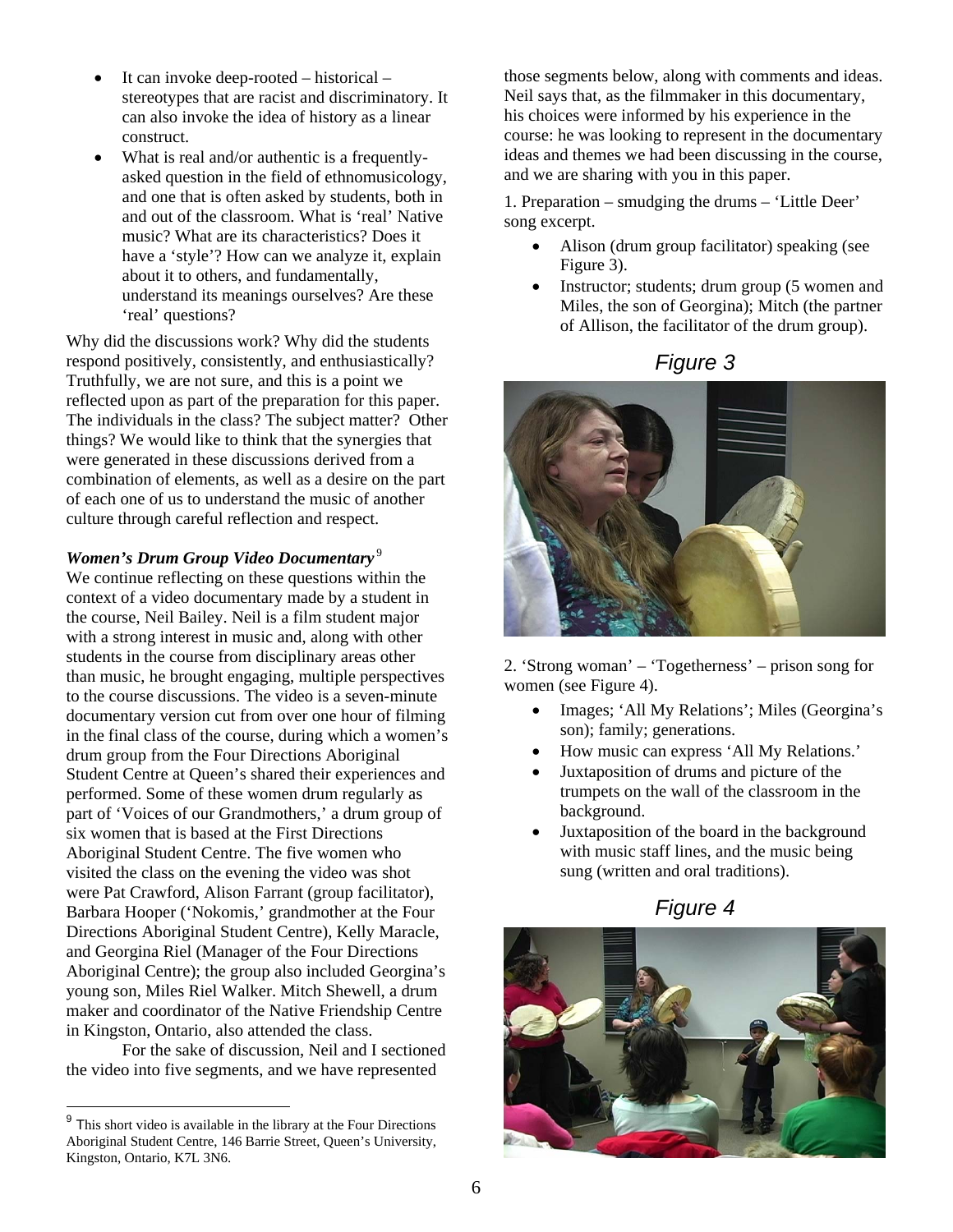3. Talking about the drums (Pat, Kelly, Georgina) (see Figure 5).

- Individuals tell their drum's stories: drums are more than instruments; drum stories become the stories of individuals; drums embody personal, individualized, and spiritual significances; they can heal and empower.
- Sense of spirituality and space in Georgina's story; she is keeping the drum for her son, Miles.
- Students participate; circles; 'Tapwé' fun, social song



4. Mitch (drum maker) speaks

- Observer.
- As with Georgina's drum story, Mitch's drum story is a spiritual story.

#### 5. Mi'kmaq Honour Song

Neil's video captures in engaging ways a number of the points we have attempted to articulate in this paper. It is yet another part of the circle that expresses concepts and ideas stemming from All My Relations. As a document made by a student in the class, it is experiential and relational. It prompts us to ask questions about the multiple ways music can function in people's lives, specifically questions about music as a marker of identities, music as spiritual expression, music as healing, musical style, and gender roles in music making. And it reminds us that music can be a powerful symbol 'that can be manipulated in the creation and contestation of nationhood and identity, $\cdot^{10}$  $\cdot^{10}$  $\cdot^{10}$  as well a powerful means to respect and break down difference, whether cultural, ethnic, racial, or generational.

We hope that the learning experience we have shared in part with you in this paper helps to affirm that teaching and learning about North American Native music in reflexive, reciprocal ways, can lead us to an essential understanding of a cultural, racialized Other. To be sure, learning about North American Native music reinforces the fact that experiencing music of other cultures can also teach us important lessons about ourselves. We end with another quotation from Robin Ridington's *Trail to Heaven*, which encapsulates the powerful notion of relatedness and oneness in the Aboriginal world of knowing.

The Trail to Heaven begins at the place where you meet your relatives. It begins when the people you knew from long ago come down to meet you. It begins when they give you a song. It begins when your own voice and the voices of your relatives become as one.<sup>[11](#page-6-0)</sup>

*Gordon E. Smith is associate professor and director of the School of Music at Queen's University. His current research includes a forthcoming collaborative book on the folklorist Marius Barbeau*.

<span id="page-6-0"></span><sup>10</sup> Diamond, Cronk, von Rosen, 16

<sup>&</sup>lt;sup>11</sup> Ridington, 291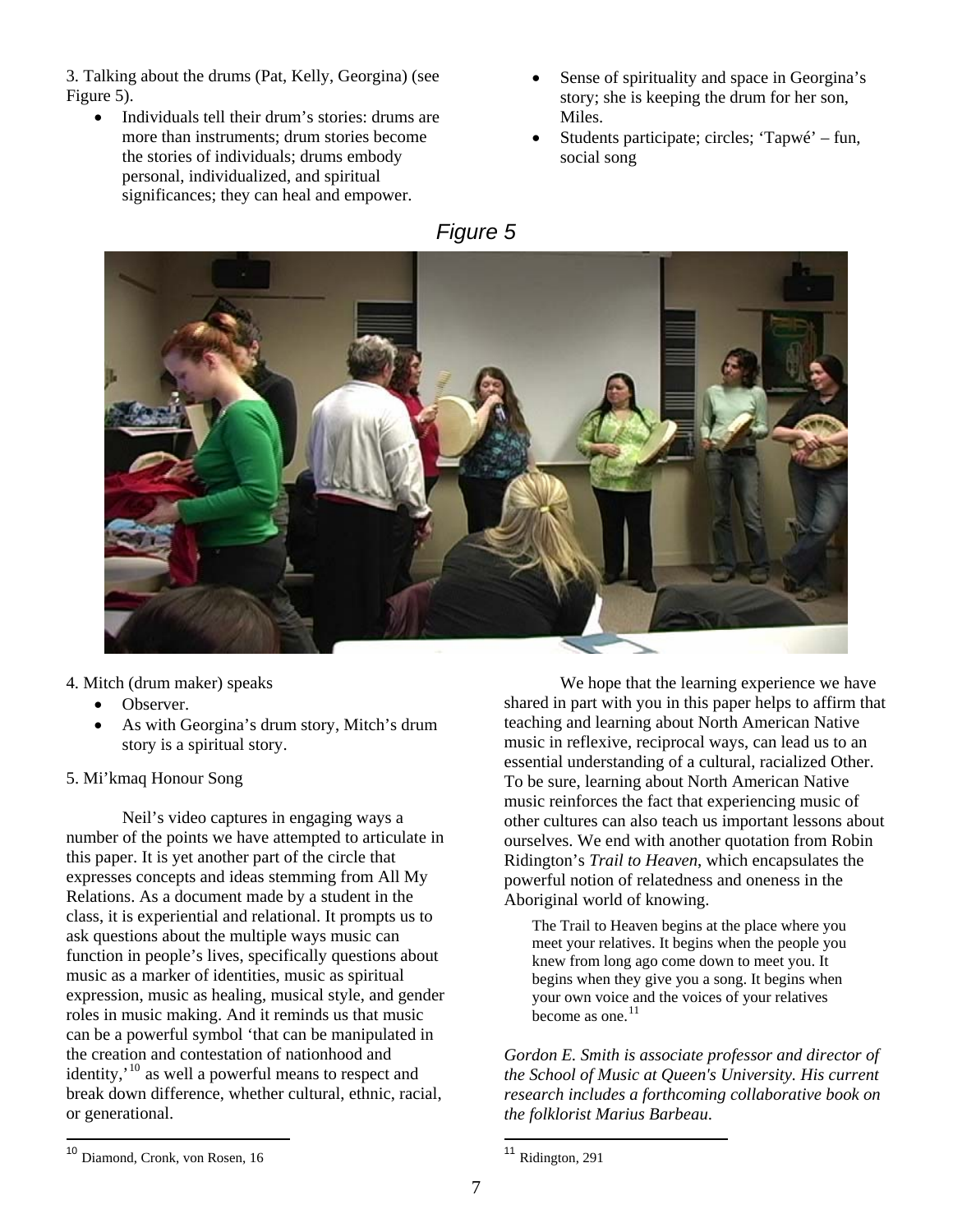The definition of contemporary indigenous popular music is very broad and includes all of the popular genres of music including hip-hop, rock, funk, soul, rap, folk, blues, jazz, country, bluegrass, metal, roots, etc. The only other music classification that encompasses all of these styles is 'World' music. There are many problems with classifying music in this way both from a consumer and academic standpoint, but I would like to examine Native music in particular.

Since I cannot speak to other forms of indigenous music, I would like to discuss Canadian Native music and to my experience within the Native music industry.

### *How to define Native music?*

Because I define myself as a Native musician, because I encounter quite a few people who have preconceived notions of what it is, and because I get asked a lot of the time what it is, I would like to talk about what I perceive the definition of Native music to be.

So what is Native music? Native music is music made by Native people. To question the validity of our expression is to cast judgement on what 'culture' is. Culture is fluid and ever-changing, and defies one solid definition. I am Dene. Being Dene is a major part of my identity, and therefore informs the music that I make. The Native experience is not just a 'traditional' experience. It is also lived in the cities, on the reserves, in other countries. Native people, like every other people, have become more global and this is reflected in creative expression.

The songs that I write, I write because they are issues or things that I care about, or that inspire me. I do not sit down and write a 'Native song' to please my consumers, or to fit into some sort of box, just as I do not write a leftist song to be perceived as a political activist. I use vocables in my songs because I like the sound, and because I think they fit the feeling of the song, the spirit of the song, and not so people can say 'oh that's a Native song, good this is Native music. How curious, how exotic.'

Who makes the decisions about what Native music is? The artist does. And the Native music industry does. The Canadian Aboriginal Music Awards are moving into their eighth year in 2006, and are adding new categories every year. Just as most Native artists do, the Native music industry believes that Native music is music made by Native people.

# *Concerns about the Native music industry*

The major questions that I come across today from people in the industry are not 'What is Native music?', but more: 'Is the Native music industry promoting mediocrity by handing out awards to everyone and their brother?' or 'By making a special Juno category for us, or by differentiating us from the mainstream, are they ghettoizing Native music?'

My answer to this, and it is the same answer I have always given, is no. Everyone in this industry has something that differentiates them – a hook. It is a tough industry all around, and given the chance, Native people will rise to the challenge. Diversity is important. The development of a specialized industry that has ties to the mainstream is key to encouraging our growing musicians – people who have just been born and teenagers who are just building their chops. I think perhaps the best example in another industry that I can point to is the Aboriginal People's Television Network. Born in the 1990s from its predecessor, TVNC, APTN has grown into an impressive television network with some great programming and diverse representation of Native people. It is still not an established network like CTV or Global, but my point is that it is a great achievement, and people are proud of it. And it has encouraged Native producers and storytellers to produce their own shows.

### *What does it mean for me as an artist to embrace the 'Native musician' label?*

I came to music as a child. My dad is a musician, and I ended up studying music in university (Bachelor of Music). I began songwriting after university when I realized that the music I was singing was not reflective of my inner creative voice and identity, including being a Native woman. I embraced the 'Native musician' label because I am already a part of my community, so why not recognize that, and take advantage of the opportunities it affords. I am not beholden to my first nation to represent, just as they are not beholden to consume my music. When I get on stage, I am there as a conglomerate of factors representing the whole of my identity: woman, Dene, northerner, musician, bandleader, etc.

The most significant thing about accepting that label is that I do feel a responsibility to the Native community as a whole to be a role model (to a certain degree), and to give back to the community. I do this in the form of workshops for Native youth – empowerment through finding their voice.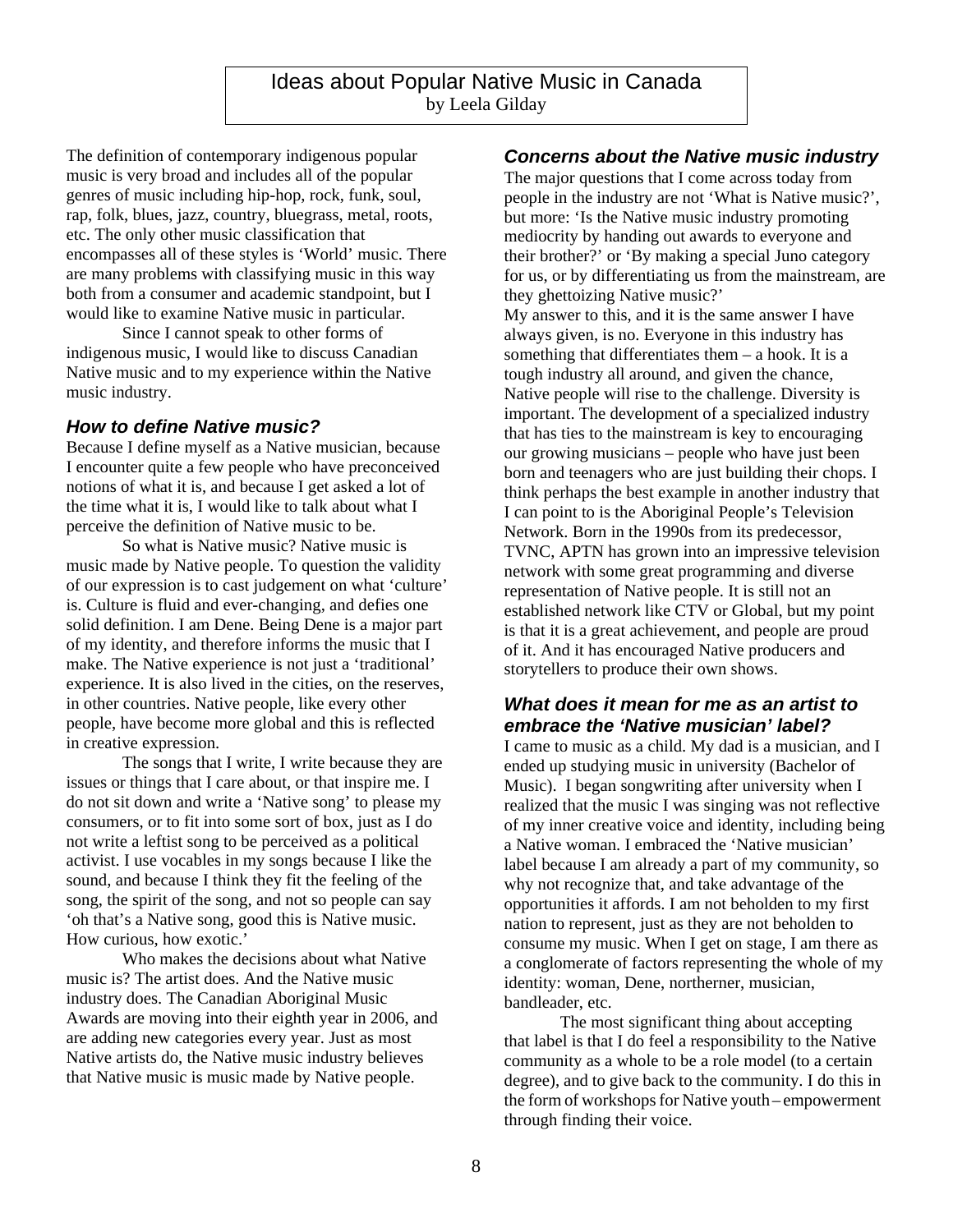One of the most positive things I have noticed about the whole popular Native music industry, and to some degree, the whole Native arts community, is that it has provided me with comrades. Colleagues, companions. People who understand what it is to be a Native musician. It is much easier when you are a musician to relate to other musicians, but it is even easier when they are Native. And you get asked the same questions over and over and face the same constant dilemmas. An activist friend of mine, one who started the West Coast Warriors, said to me a little while ago 'I wish the activist community had the same degree of unity and love that the arts community has.' There is very little rivalry among Native musicians, and much love and support. It is a hard road to walk,

and there are lots of obstacles, so it is nice to have friends.

*This article is adapted from a presentation given for the panel discussion 'Perspectives on Contemporary Indigenous Popular Music' at the University of Regina on 5 May 2006. The event was organized by Charity Marsh for 'Spanning the Distance: Regionalism and Reflections on Popular Music in Canada,' the IASPM-Canada annual meeting.* 

*Leela Gilday is an award-winning singer/songwriter from the Dene Nation in Yellowknife, Northwest Territories. To find out more about her, go to www.leelagilday.com*

# Perspectives on Music in Canada A Conference held at the University of Calgary, January 2006

### by Albrecht Gaub

*This is a report on 'Perspectives on Music in Canada,' a symposium which was held at the University of Calgary from January 25 to January 27, 2006 in conjunction with 'Happening,' the University of Calgary New Music Festival. See http://newmusic.ffa.ucalgary.ca/index.html for details*.

In the beginning, there was the Massey Commission of 1949; then came cultural nation building, overseen by government bodies such as the Canada Council, culminating in the Centennial celebrations of 1967. After that followed official bilingualism, multiculturalism – and possibly a decline. What influence did Canadian politics have on Canadian music, or, to avoid that problematic term, on music in Canada? Did Canadian musicians, especially composers, actually benefit from the continual intervention of the federal government?

 These were the outlines that Carl Morey (University of Toronto) sketched in his inaugural keynote address. The address literally 'struck the key' and became the point of reference for almost all subsequent papers, including two more keynote addresses. Morey, the sole Torontonian and also the oldest participant at the conference, reflected on sixty years of Canadian history, which he described as a transition from a 'pre-national' to a 'post-national' statehood through an era of overt nationalism. While he recalled the optimism of the nationalist years up to 1967 not without nostalgia and affirmed the persistent necessity of a natural cultural policy, he declared a return to the former nationalist pattern both impossible and undesirable. He deplored the 'paucity of studies in Canadian music,' even with regard to performers of popular music. 'Music,' he concluded, 'has always been a fifth column in Canada.' He added that the idea of 'Canadian music' was probably more problematic

than ever because the identity of Canada and the term 'music' have become more diffuse in themselves. Yet Morey also pointed out that many of the woes of contemporary music, especially the public neglect of avant garde composers and their music, are not specific to Canada.

The second keynote speaker, taking his turn a few hours later, was John Rea (McGill University). His was the position of an elder, if still active, avant garde composer, and his contribution was the most engaging, albeit controversial, of the conference. He stated that while literature in Canada, dance in Canada, art in Canada, cinema in Canada are generally referred to as Canadian literature, dance, dance, and cinema, this is not the case with music, where the dualism of 'music in Canada' and 'Canadian music' persists. He went one step beyond that, openly questioning the existence of 'Canadian music.' In the subsequent discussion, Rea conceded the possibility that all official efforts to establish 'Canadian music' (again starting with the Massey Report, from which he quoted extensively) failed because 'Canadian music' was impossible per se. But like Morey, Rea went on to discuss problems not specific to Canada. Citing the US 'anti-psychiatrist' Thomas Sass, he deplored the vanishing of 'adulthood' in modern (or post-modern?) society: Children are treated as adults and become 'unruly'; adults are treated like children and become (or stay) 'childish.' After this grim review, Rea gave exhortations to young Canadians who want to become composers in spite of the indifferent surroundings. They would not have been very different in any other country.

 Mary Ingraham (University of Alberta) delivered the third and last third keynote address on the second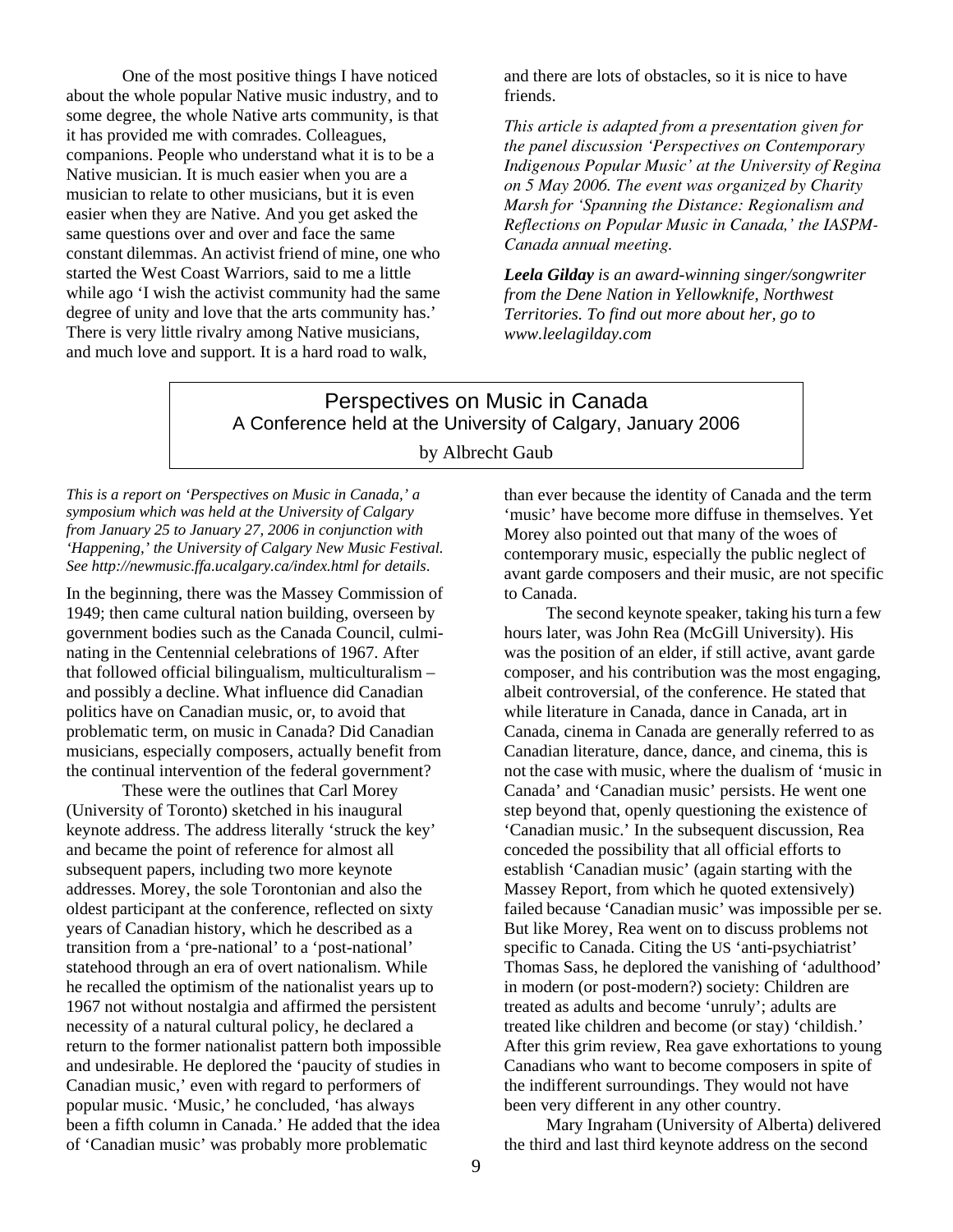day. Again starting with the Massey Report, she pointed out the massive implementation of cultural policy as manifested in countless committees, reports, authorities, and organizations. While until 1967 this government action at least produced visible, if sometimes controversial, results, in more recent years this has been less evident. Ingraham insinuated that these government bodies have become a bureaucracy rather interested in its own ends than in the ends of culture. The question was raised whether creative artists should take control of cultural policy in their own hands, but there was neither an undisputed precedent that could have been cited nor a plan as to how such a transition could be achieved.

 Some of the other papers sought to assert the idea of 'Canadian music' and turn it into something palpable, presenting examples of music considered typically Canadian. Pauline Minevich and Sophie Bouffard (both University of Regina) turned to music expressly inspired by the Canadian geography and climate, invoking thoughts of (and music by) R. Murray Schafer. Elaine Keillor (Carleton University) spoke about 'rubbaboo' compositions, works that consciously combine traditional First Nation and Western styles and languages, such as Rohahes Iain Philips's *Ron Wa Sen Naiens* (2003) and Elma Miller's *The Earth is Full* (2005). Kenneth DeLong (University of Alberta) introduced the opera *Turtle Wakes* by his faculty colleague Allan Bell. He discussed the opera, which is set at the time of the landslide caused when Turtle Mountain, Alberta collapsed in 1903, as a possible example of a new regionalism in Canadian opera, but he expressed his hope that the work would gain nationwide circulation – following in the footsteps of John Estacio's *Filumena*, a work that was frequently invoked in the course of the conference.

 The remaining papers were less concerned with the idea of Canadian music, though their subject matter was no less Canadian – with one exception, discussed later. Stephanie Lind (University of British Columbia) presented a set-theory analysis of Jacques Hétu's *Prélude* op. 24, while Arlan Schultz (University of Lethbridge) gave a less formal analysis of Michel-Georges Brégent's *Sapho* for soprano, flute, and guitar. Albrecht Gaub (A-R Editions, Middleton, Wisconsin), a German citizen, discussed the music that Walter Kaufmann, another German by birth, had written for Gweneth Lloyd's Winnipeg Ballet in 1949. Donna Zapf (Duke University) offered a paper on Rodney Sharman's opera *Elsewherelessness* (1998)*,* which she, unfortunately, could not read herself, as she was unable to attend the conference. Ellen Waterman (University of Guelph) gave an overview of venues (festivals, etc.) for experimental music in Canada and emphasized the performative character of much of this music, and then

discussed a specific performance by Lori Freedman. In a highly instructive manner, Gordon Rumson (Calgary, unaffiliated) lectured on R. Murray Schafer's complicated love-hate relationship with the piano.

 The conference was embedded in 'Happening,' a six-day festival of contemporary music with a subtitle, 'Perspectives on New Music in Canada.' This subtitle, distinguished from that of the conference by the word 'new,' would also have suited the conference itself, since all but one of the papers dealt with music since 1945, if not since 1980. The one exception, a paper on the music of the Ursulines in 17th-century Quebec by Janet Danielson (Simon Fraser University), no matter how good it was, seemed strangely out of touch with the rest of the conference.

 The same could be said, if for different reasons, about the contribution of Kevin Austin (Concordia University). He presented a lecture on acoustics and electroacoustics that was not a paper but rather a happening. Shoelaces open, Austin paced through the room, lay down on the floor, with his head in a corner, to demonstrate the effect this had on the sound of his voice, and involved Ellen Waterman as his dummy for an experiment. There was, incidentally, nothing that was specifically Canadian about it. In spite of the participation of several Canadian celebrities and in spite of many interesting encounters, the sole foreigner at the conference cannot help but feel that he witnessed a spectacle that was at the same time hermetic and thoroughly provincial. If 'Canadian music' remains a doubtful concept, this may well be due to the absence of an international outreach. The organizers at the University of Calgary cannot be blamed for that; after all, they timely posted the call for papers on the websites of the American Musicological Society and Royal Holloway College. How many foreigners, whether American or European, know art music from Canada, perform it, listen to it, write about it? This is different with Canadian literature, art, dance, and cinema, all of which have found international recognition. Apart from a few performers, the only Canadian musicians of international fame are representatives of popular music, including jazz, but this kind of music was conspicuously absent from the conference – and also from the festival, if one does not count the crossover experiments of the Dutch allfemale quartet Electra, which gave its Canadian debut. All this confirms what Carl Morey said in his keynote address: namely that these celebrities are hardly studied in Canada. Does Canadian music have to be marginal to be recognized as Canadian and worthy of study?

*Albrecht Gaub is an editor with A-R Editions. His article on Karl Steiner appeared in vol. 1, no. 2 (May 2003) of this newsletter*.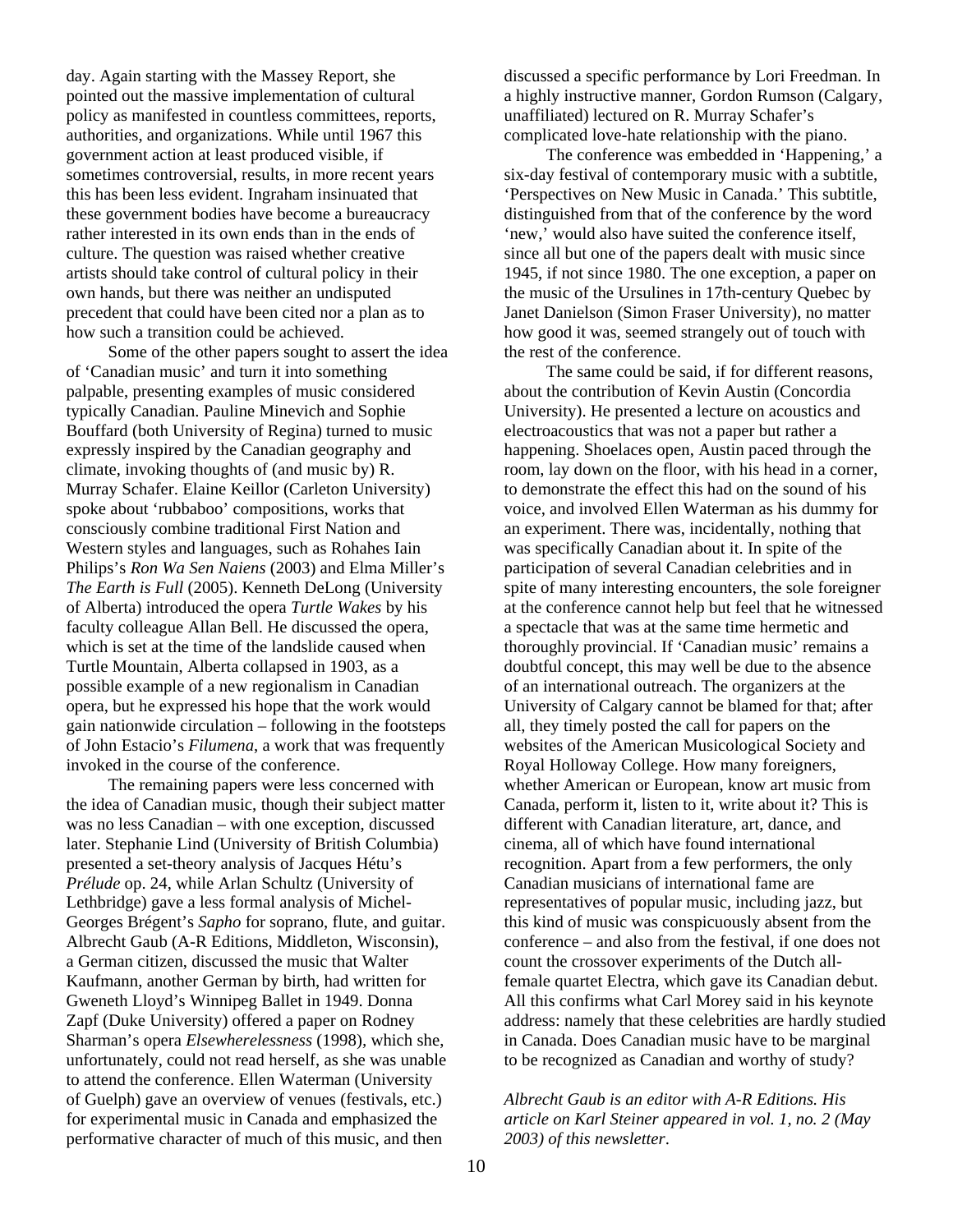- *… the timber of those times … (… a theogony …)* 
	- *I Vista (the Pantheon)*
	- *II Procession (the king and his retinue)*
	- *III The lame wizard and the mechanical bride*
	- *IV The warrior and the foam-goddess*
	- *V … a guide of souls …*

Premiere of a new orchestral work by Istvan Anhalt Kingston Symphony, Glen Fast conductor Kingston Gospel Temple, 23 April 2006

Just eleven days after Istvan Anhalt's 87th birthday, the Kingston Symphony gave the premiere performance of his *… the timber of those times … (… a theogony …)*. This is the third piece that Anhalt has written for this orchestra in four years. At over 35 minutes in duration, it is every bit as substantial as the other two works in this trilogy of 'T' works. *Twilight~Fire (Baucis' and Philemon's Feast)*, was given in September 2002; *The Tents of Abraham (A Mirage~Midrash)* was premiered in January 2004. *The Tents of Abraham* was issued on a CD recording (Centrediscs CMC CD 10204) and won a Juno Award for Best Classical Composition in 2005. All three works have been conducted by Glen Fast, currently in his fifteenth season as the music director of the Kingston Symphony Association. This triptych is every bit as engaging as Anhalt's earlier trio of 'S' works – *Simulacrum* (1987), *Sparkskraps* (1988), and *Sonance·Resonance (Welche Töne?)* (1989). Indeed, a perspicacious analyst could very likely find musical and hermeneutic links between these two triptychs …

 The title of this new work is rather intriguing. 'Timber' may be a variant of timbre, meaning perhaps something like 'sound world,' but one would not want to rule out the possibility that a still wider meaning is implied. The phrase 'those times' is ambiguous – what time period is meant by it? A clue is provided by the bracketed subtitle: *Theogony* is the title of a poem by Hesiod that tells of the origins of the ancient Greek gods. The titles of the individual movements are also open to interpretation. Pantheon, procession, wizard, bride, warrior, souls – these all may refer to ancient Greek people/things, but are also applicable to other times/places. 'The mechanical bride,' for instance, refers here to Pandora, but it is also the title of a famous book by Marshall McLuhan (1951) which updates Greek mythology to the industrial era.

A series of stark, powerful chords opens the work. A sense of timelessness is created by the absence of a noticeable beat, and also by the open sonority of the chords (root – fifth – octave). These chords soon alternate with a series of increasingly long melodic lines, initially in the brass and lower strings. At the end of the first movement, a march-like dactylic rhythm is gradually established; perhaps it is not a coincidence

that this was the basic metric unit of ancient Greek poetry. This rhythm ushers in the second movement, in which a succession of musical ideas portrays Zeus and the pantheon of ancient Greek gods (five of whom will be observed in more detail in subsequent movements). The large percussion section (a pianist, and also four percussionists who play a rich variety of instruments) first rises to prominence in this movement.

The third movement begins by portraying Hephaestus, the 'lame wizard' who is the god of metals and of blacksmiths. Low brass instruments introduce an evocative rhythmic figure that represents the god's awkward gait, and the percussion (notably the anvil) portrays him hammering away in his forge to create Pandora, the 'mechanical bride'. Pandora is in turn represented by a beautiful, wide ranging violin solo.

The fourth movement introduces Hephaestus's brother Ares, the god of war. In this movement, the Kimco appears. The Kimco consists of suspended pieces of scrap metal that are struck by mallets; it first appeared in *The Tents of Abraham* (Kimco is a local scrap yard which donated the metal). In the earlier work, the instrument was attacked vigorously in order to portray Abraham destroying his father's idols; in this work, it is struck softly, and the result is surprisingly expressive. Brass fanfares herald the warrior god, while an expressive melodic line for oboe d'amore represents his mistress Aphrodite, the 'foam-goddess'.

The last movement opens with rapid triplet figures that alternate between full orchestra and solo timpani. Gradually the tempo gets slower and the dynamics fade away. Short recollections of the faster rhythmic figure, this time played on the rim of a drum, disperse the energy of the movement. The title of this fifth movement refers to Hermes, the messenger god and 'guide of souls'. The work ends with questioning, unresolved chords that leave the composition, and its message, open-ended; it is up to each listener to supply his or her own conclusion.

Fast gave an impromptu and informative spoken introduction from the podium. His conducting communicated his ideas about the piece clearly and effectively to both orchestra members and audience; every gesture served to aid the musical interpretation rather than draw attention to himself. Solo turns were beautifully handled by the various orchestra members – Anhalt by now obviously knows the capabilities of the orchestra inside out. The capacity audience gave the work a standing ovation; this was a signal moment in the history of the orchestra, indeed of the community. As the second work of this triptych is available on CD, it is now a matter of urgent priority to have the first and third recorded by these same performers. *R.E.*